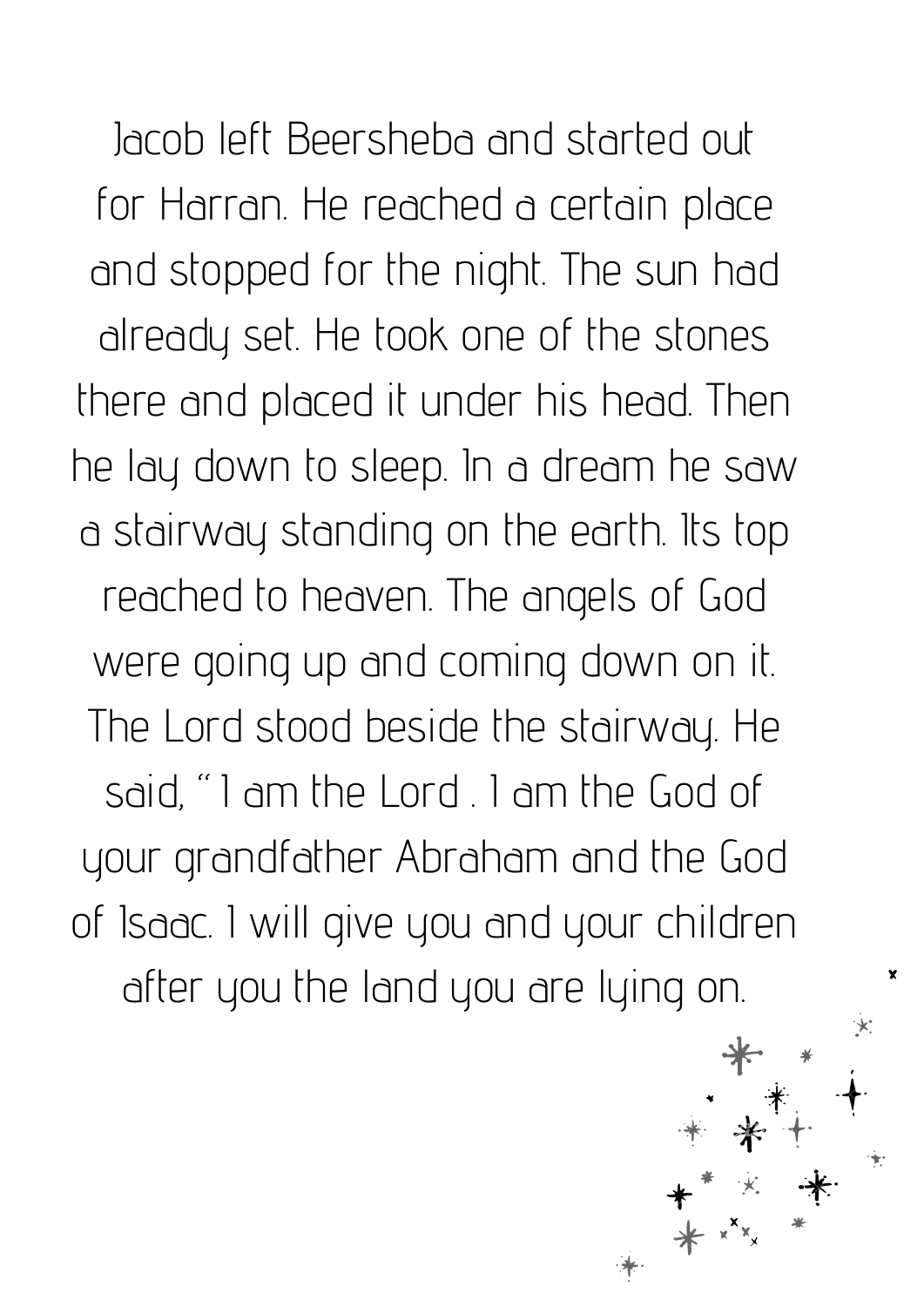They will be like the dust of the earth that can't be counted. They will spread out to the west and to the east. They will spread out to the north and to the south. All nations on earth will be blessed because of you and your children after you. I am with you. I will watch over you everywhere you go. And I will bring you back to this land. I will not leave you until I have done what I have promised you." Jacob woke up from his sleep. Then he thought, "The Lord is surely in this place. And I didn't even know it." Jacob was afraid. He said, "How holy this place is! This must be the house of God. This is the gate of heaven." Genesis 28:10-17 NIRV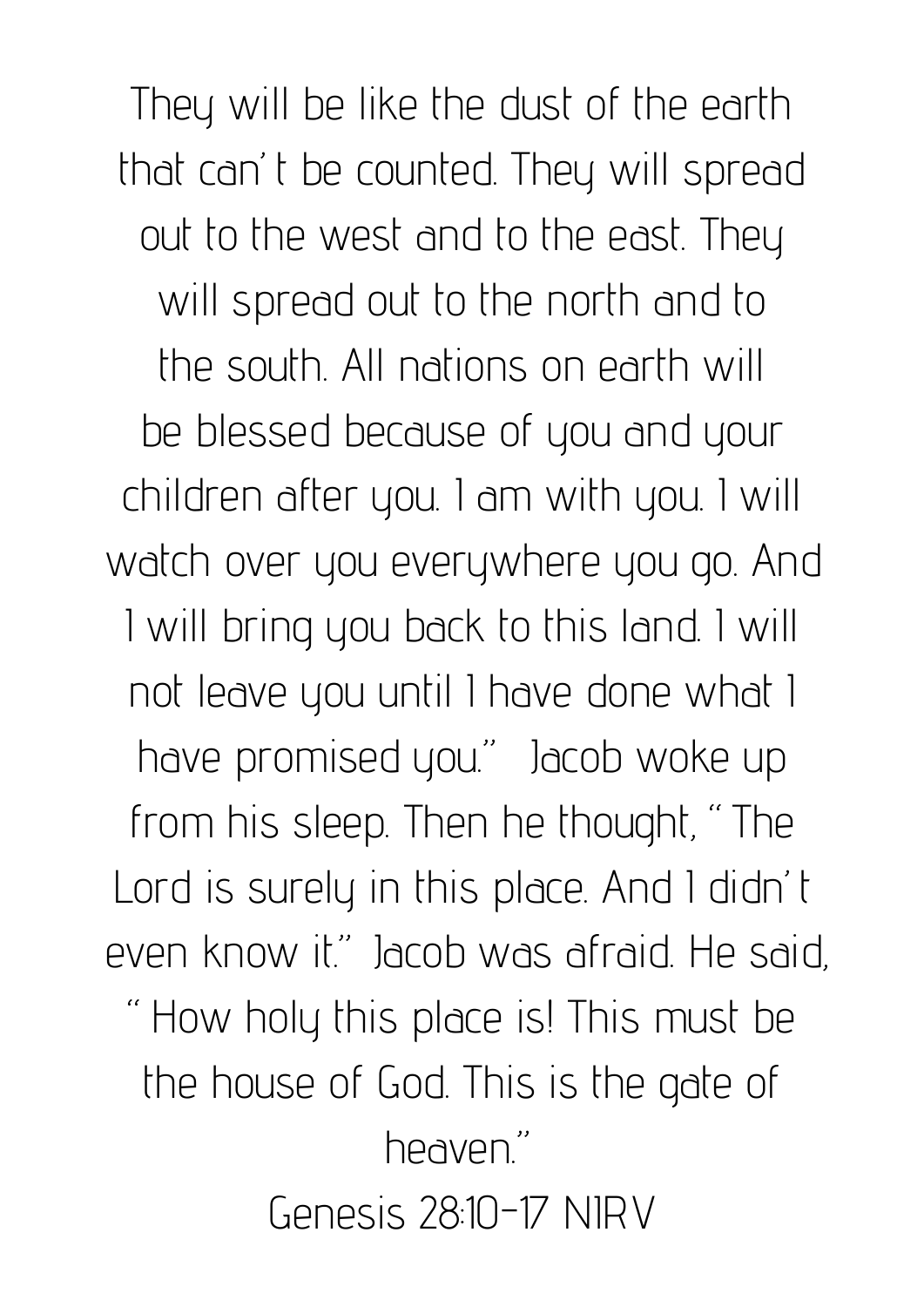## Let's think a bit...



1. What does God's promise to Jacob remind you of?

2. Who fulfills this promise?